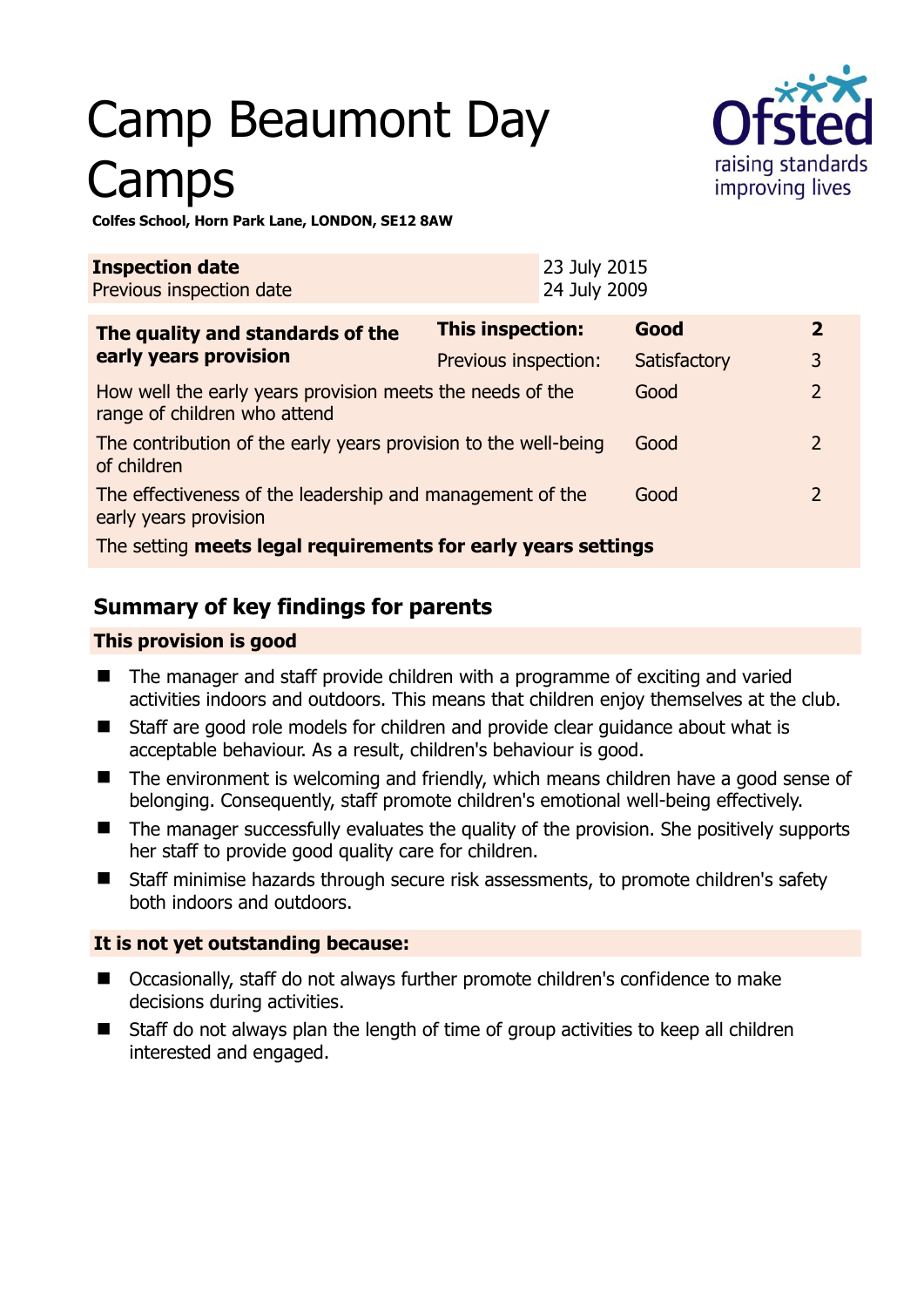# **What the setting needs to do to improve further**

## **To further improve the quality of the early years provision the provider should:**

- $\blacksquare$  help children to further develop their confidence in making decisions in activities
- revise the organisation of some group activities to maintain children's interests.

# **Inspection activities**

- The inspector observed activities indoors and outdoors, and looked at resources available to children in the early years base room.
- The inspector held discussions with the managers and staff throughout the inspection.
- The inspector carried out a joint observation with the manager.
- The inspector looked at a selection documentation including, planning, registers, registration and consent forms.
- $\blacksquare$  The inspector checked evidence of the suitability and qualifications of staff working with the children.

## **Inspector**

Nicola Jones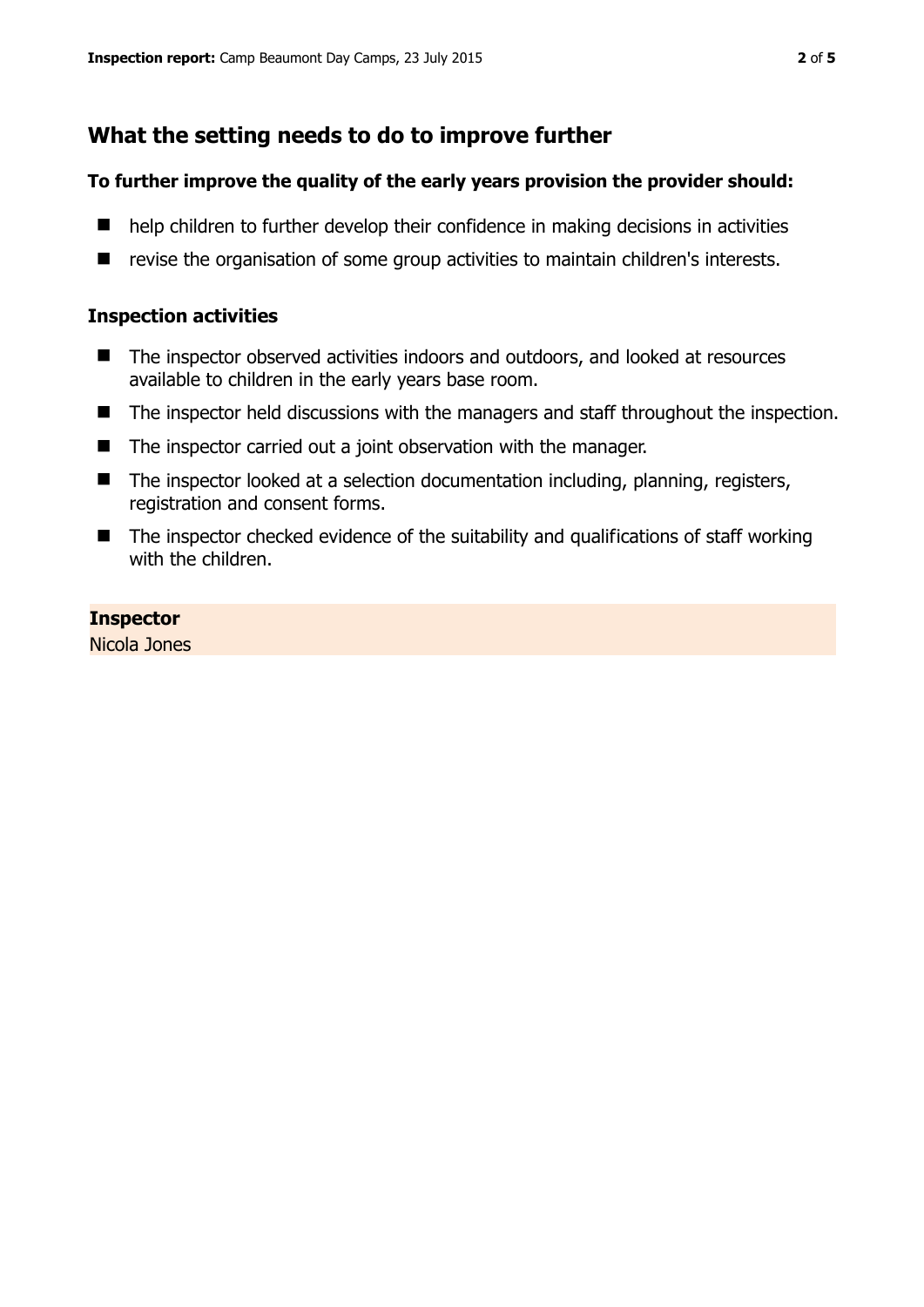# **Inspection findings**

#### **How well the early years provision meets the needs of the range of children who attend. This is good**

Staff provide a wide range of exciting activities, including swimming, art and craft activities and sports outdoors. This means children are happy and well occupied. Staff are observant to children's needs and they know children well. Parents complete a document that provides information to staff about children's individual needs. Consequently, staff to plan suitable activities to promote their next stage in learning. Staff support children effectively in their counting skills as they skilfully ask them to count the children and adults during welcome time. Children learn about colour, shape and size as they create masks and shields. Staff provide children with lots of opportunities to develop their physical skills. They learn to control their bodies as they run, balance and enjoy physical games. Children enjoy talking to each other and to staff about what they have been doing.

## **The contribution of the early years provision to the well-being of children is good**

An effective key-person approach is in place, which encourages children to form good relationships with staff and builds on their self-esteem. This means that staff meet children's emotional needs, which helps them to feel safe and settled in the camp. Staff promote children's understanding of the importance of personal hygiene and they provide gentle reminders. Children learn about exercise and healthy lifestyles through discussions at mealtimes. Staff work with parents to ensure children have healthy choices at meal times, and regular access to drinking water. As a result, children learn the importance to drink water when taking part in sport activities.

## **The effectiveness of the leadership and management of the early years provision is good**

Management provide good training opportunities to increase staff knowledge. For example, staff hold first-aid qualifications, which ensures they are able to deal with any accidents efficiently. All staff receive thorough safeguarding training. As a result, staff understand procedures to follow should they have any concerns about a child's welfare. Safety is highly prioritised and staff are vigilant to ensure children are supervised at all times. Children benefit from all staff remaining in contact by walkie-talkies across the site. This means staff are able to promptly assist children and each other during indoor and outdoor activities. The managers, staff, children and parents work together to make effective changes to the camp to strengthen the quality in children's care and learning. Recruitment procedures are secure. The manager uses supervision meetings to assess staff skills and identify areas for development and ongoing training needs.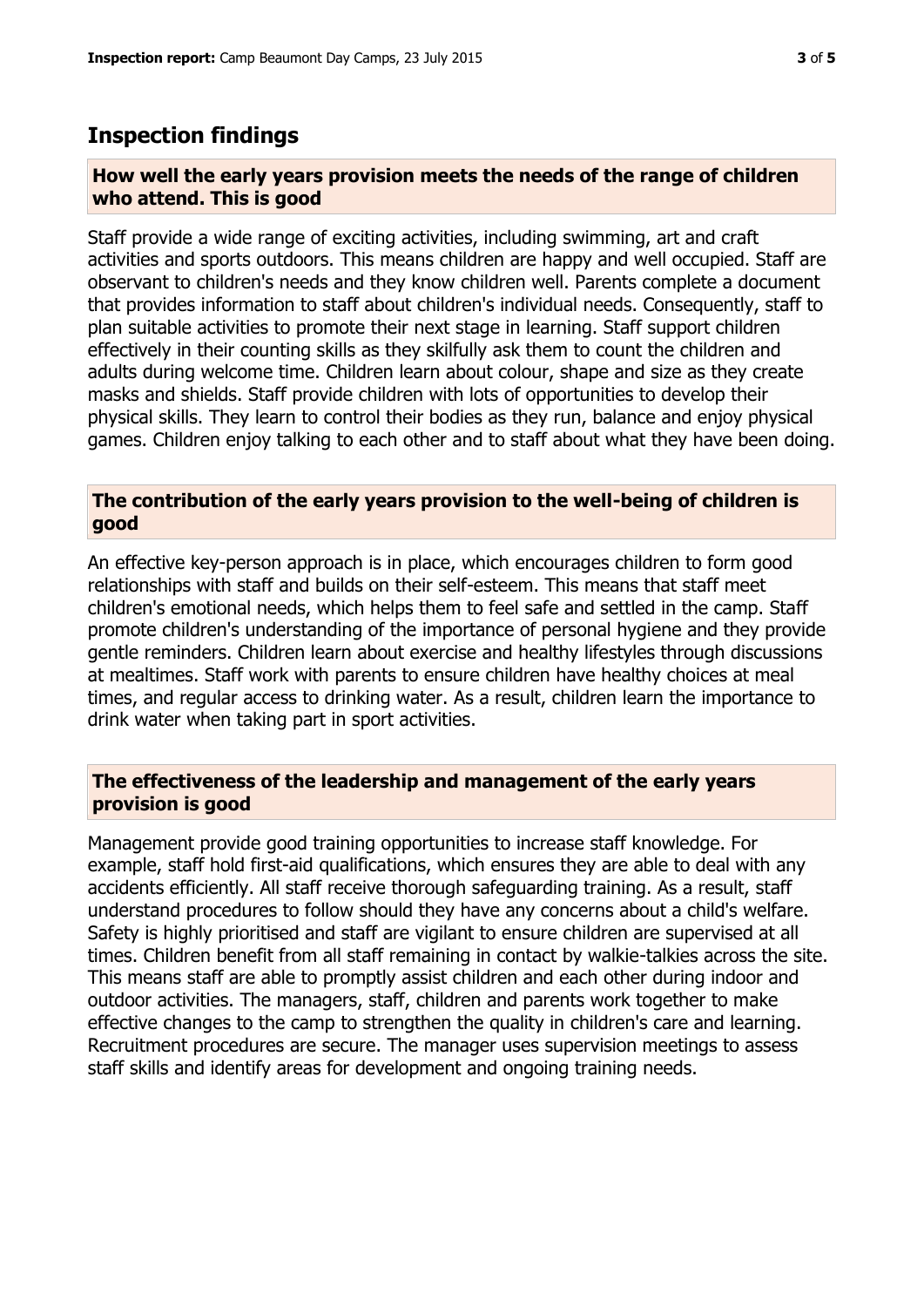# **Setting details**

| Unique reference number       | EY369595                        |  |
|-------------------------------|---------------------------------|--|
| <b>Local authority</b>        | Greenwich                       |  |
| <b>Inspection number</b>      | 1003598                         |  |
| <b>Type of provision</b>      | Out of school provision         |  |
| <b>Registration category</b>  | Childcare - Non-Domestic        |  |
| Age range of children         | $3 - 8$                         |  |
| <b>Total number of places</b> | 60                              |  |
| Number of children on roll    | 46                              |  |
| <b>Name of provider</b>       | Camp Beaumont Day Camps Limited |  |
| Date of previous inspection   | 24 July 2009                    |  |
| <b>Telephone number</b>       | 0208 852 2283                   |  |

Camp Beaumont Day Camps, Colfe's registered in 2008. It operates from Colfe's leisure centre in Lee, in the London Borough of Lewisham. The camp opens five days a week during school holidays. Sessions are from 8.30am to 5.30pm and an extended day is offered between 8am and 6pm. The setting supports children with special educational needs and/or disabilities and children who speak English as an additional language. The camp employs eight members of staff, of these two members of staff hold qualified teacher status and two have appropriate qualification in childcare.

This inspection was carried out by Ofsted under sections 49 and 50 of the Childcare Act 2006 on the quality and standards of provision that is registered on the Early Years Register. The registered person must ensure that this provision complies with the statutory framework for children's learning, development and care, known as the Early Years Foundation Stage.

Any complaints about the inspection or the report should be made following the procedures set out in the guidance 'Complaints procedure: raising concerns and making complaints about Ofsted', which is available from Ofsted's website: www.gov.uk/government/organisations/ofsted. If you would like Ofsted to send you a copy of the guidance, please telephone 0300 123 4234, or email enquiries@ofsted.gov.uk.